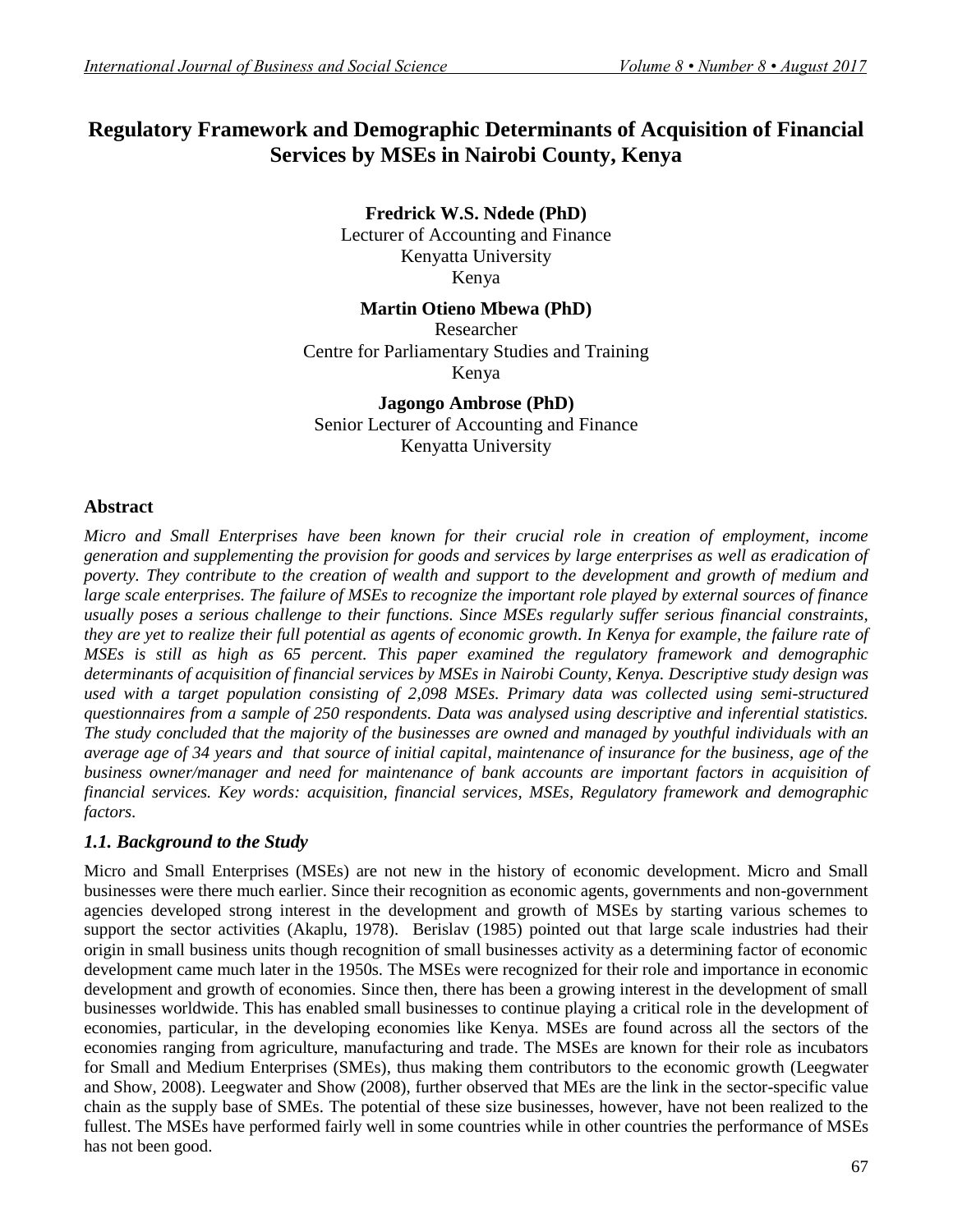However, economic output of micro enterprises in South Africa is believed to be as high as 50 percent of the GDP and absorbing an estimated 60 percent of the labour force. In China, the role of the small enterprises is even more impressive. Kamitewoko (2013) found that the Chinese-Owned Businesses in Congo Brazzaville contributed significantly to the workforce in that country citing finance as key player in their success. Hepeng (2014) found that the small and medium-sized enterprises provided close to 75 percent of the town employment opportunity by the end of 2012.

## *Importance of Micro and Small Enterprises*

Kenya's first step in the development of the small enterprise sector was by the development of Sessional Paper No. 1 of 1986. Secondly, the role played by MSEs was recognized in the  $6<sup>th</sup>$  National Development Plan (1989 – 1993), as a primary means of strengthening Kenya's economy. In the  $6<sup>th</sup>$  Plan, the target for new employment creation over the five-year period was 1.9 million jobs. Of those jobs, approximately 31 per cent or 587,000 jobs were expected to be created in the Small- Scale and *Jua kali* enterprise sector (Republic of Kenya, 1992). From the African economic point of view the informal sector accounted for some 60 percent of the urban labour force in low income Africa and contributed 20 percent of their GDP (UNDP, 1996).This further explained the importance of MSEs in world economies. But the survival of MSEs is surrounded by a number of challenges including lack of access to and acquisition of financial services, high cost of production, marketing, poor quality of tools and pricing. Lack of access or acquisition of financial services is often quoted as a contributor to business failure among other factors. The contribution of MSE sector for Kenya's GDP has been quite impressive increasing from 13.8 percent in 1993 to over 18 percent in 1999. The performance and competitiveness need to be increased if it has to effectively respond to the challenges of creating productive and sustainable employment opportunities, promote economic growth and poverty reduction in Kenya (Republic of Kenya, 2004). One way of improving MSE performance is by improving their access to financial services. The economic survey (Republic of Kenya, 2003) indicated that employment within the MSE sector increased from 2.4 million persons in 2000 to 5.1 million persons in 2002, accounting for 74.2 percent of the total persons engaged in 2002. This implied that with proper development strategies, the sector was capable of providing and surpassing the government's target of creating 500,000 jobs per year (Republic of Kenya, 2005). In addition, the sector contributed up to 18.4 percent of the country's Gross Domestic Product (GDP).

## *Importance of the Financial Services*

As firms grow they turn to formal financial institutions for financial needs starting with banks (Watchel, 2001). But firms do not need finance for both startups and growth. For MSEs, acquisition of financial services especially loans from banks has not been easy (Atieno, 2001). Kenya has a fairly well-developed financial system and various financial products. However, its ability to contribute effectively to the development process has been undermined by non-performing loans (Republic of Kenya, 2003). The baseline survey of 2006 on financial access in Kenya indicated that majority of Kenyans still use informal providers of financial services like ASCAs and ROSCAs (FSD Kenya, 2007). The baseline survey of 1993 (Republic of Kenya, 1993), indicated that 9 percent of MSEs had accessed credit, a small increase of 7 percent. But out of the 9 percent only 4 percent was obtained from the formal financial institutions. The baseline survey of 1999 indicated that 89.6 percent of MSEs did not access credit (Republic of Kenya, 2009). This result, indicated a higher non – involvement of credit by MSEs compared to 85 percent and 89.2 percent in 1985 and 1995 respectively. As indicated earlier by Ongile (1994), in the periods 1990, 1991 and 1992 there was a small increase in the amounts provided to 24 SMEs of Shillings 115 million, Shillings 211 million and Shillings 241 million respectively. But Oketch *et al.* (1995) portends that although the supply increased later from some 50 organizations to shillings 847 million, the increase did not significantly influence accessibility of credit by MSEs. The main commercial banks involved in SME lending and savings mobilization in Kenya are the Kenya Commercial Bank and Barclays Bank (Atieno, 2001). This an indication that there was some missing link between the demand and supply of financial services as lack of access to financial services remains an issue (Republic of Kenya, 2005).

## *1.2. Statement of the Problem*

It is widely believed that availability of financial services especially bank loans and credit facilities could spur development and growth. Yet micro and small enterprises in Kenya have a huge gap in financing their operations as access to financial services remained a major constraint to growth of MSEs in Kenya (FSD Kenya, 2008).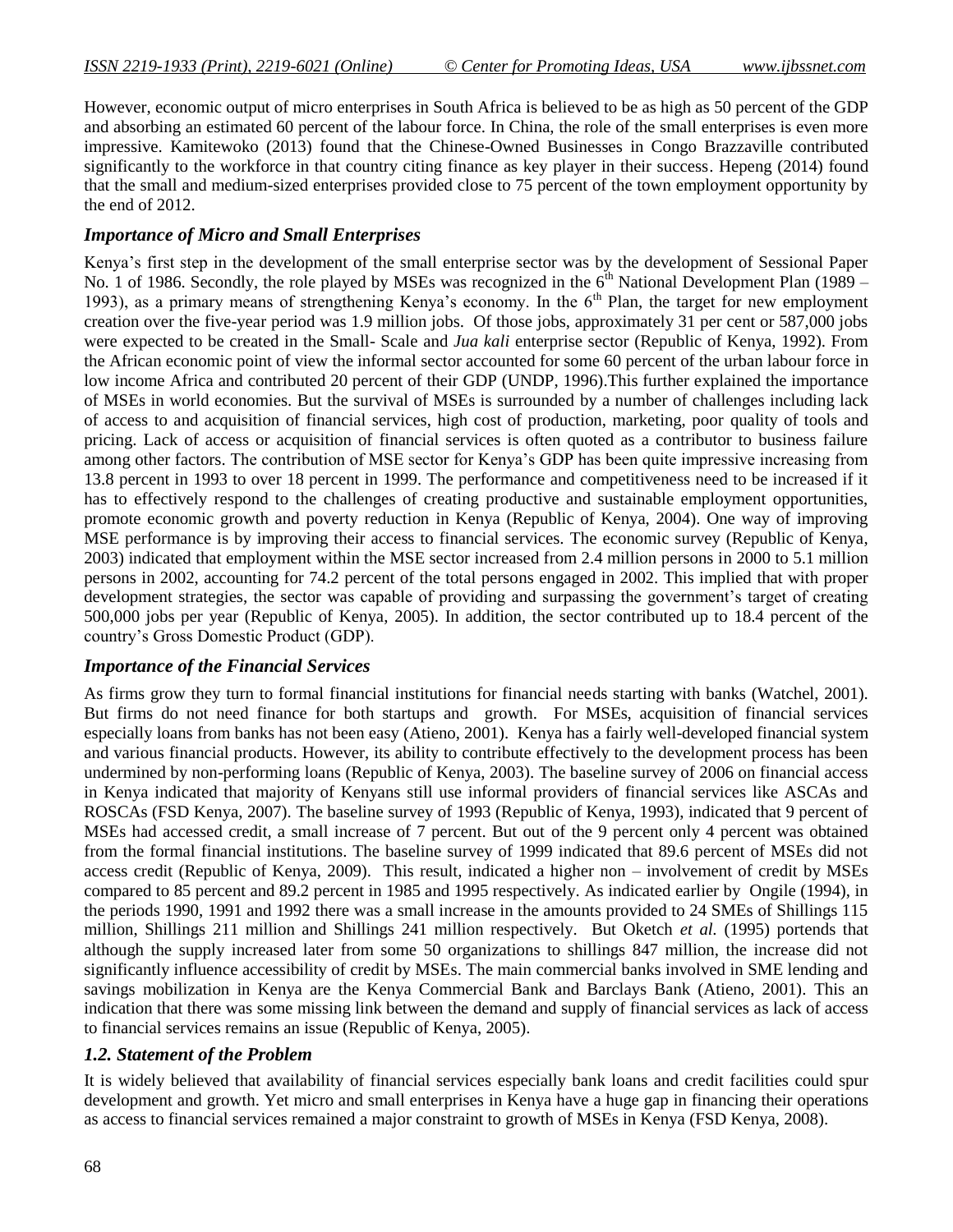Thuranira (2009); Njanja, Pelisier and Ogutu (2010); Calice *et al,* (2012); Ntakobajira (2013); Njoroge and Gathungu (2013); Kimani (2013) and Ochanda (2014) showed that access to financial services is still a big challenge to the micro and small enterprises in Kenya. Inaccessibility of financial services tends to make business operation costly as the business owner/mangers attempt to confront the challenge. Notably, micro and small enterprises have failed to recognize the importance of external sources of finance like other sectors of the economy. It is on the basis of this financing gap that this study sought to investigate the determinants of acquisition of financial services by micro and small enterprises in Langata Sub-County, Nairobi County, Kenya

#### *1.3. Conceptual Framework*

From the foregoing background literature, the study derived a number of variables which have causal relationship with acquisition of financial services, presented diagrammatically in figure 1.



**Figure 1: Conceptual framework**

#### **1.4 Research Design and Methodology**

The research adopted positivism approach. Positivism philosophy is appropriate when a study is based on observable social reality (Cohen and Crabtree, 2006). This study was based on observable social reality the study then used descriptive survey design which allows the formulation of a problem for more precise investigation (Wilkinson and Bhandarkar, 1986, Kothari, 2006). This also provided for identification of general patterns as indicated by (Saunders *et al,* 2009). Consequently, the study explained the extent to which both internal and external factors affected the acquisition of financial services by micro and small enterprises in Kenya.

## **1.5 The Model Specification**

In this study, it was assumed that a firm is faced with two options; either to acquire financial services from formal financial institutions or the other alternatives. The general function f(.) was in the form of a linear, logistics or multiplicative function. The logistic cumulative distributions function estimated the probabilities as follows: Taking  $P(Y = i)$ ,  $i = 1, 2, 3, \ldots, n$ , where i represents the various firms acquiring financial services, and e is a natural number. This was summarized as:

$$
\ln\left[\frac{p_r(y=i)}{p_r(y=1)}\right] = \alpha_0 + \alpha_1 \text{Gen} + \alpha_2 \text{ Ag} + \alpha_3 \text{ Ed} + \alpha_4 \text{ Tr} + \alpha_5 \text{ Ca} + \alpha_6 \text{ In} + \alpha_7 \text{ Size} + \alpha_9 \text{ Leg} + \alpha_{10} \text{ acc} + \alpha_{11} \text{Cos} + \alpha_{12}
$$

Col+  $\alpha_{13}$  Garr  $\alpha_{14}$  Pro +  $\varepsilon$ ; Where  $\alpha_i = (\beta_{ji} - \beta_{j1})$ 

#### **1.6 Target Population and Sample size determination**

The target population for this study was 2,098 MSEs. The population was organized on the basis of sectors. Stratified random sampling technique was used to determine representative sample. Strata were identified based on sector with a wide range of economic sectors including: retail outlets, manufacturers, distributors, caterers, motor vehicle repairs, import and export services, commission agents, wholesalers, educational institutions and others.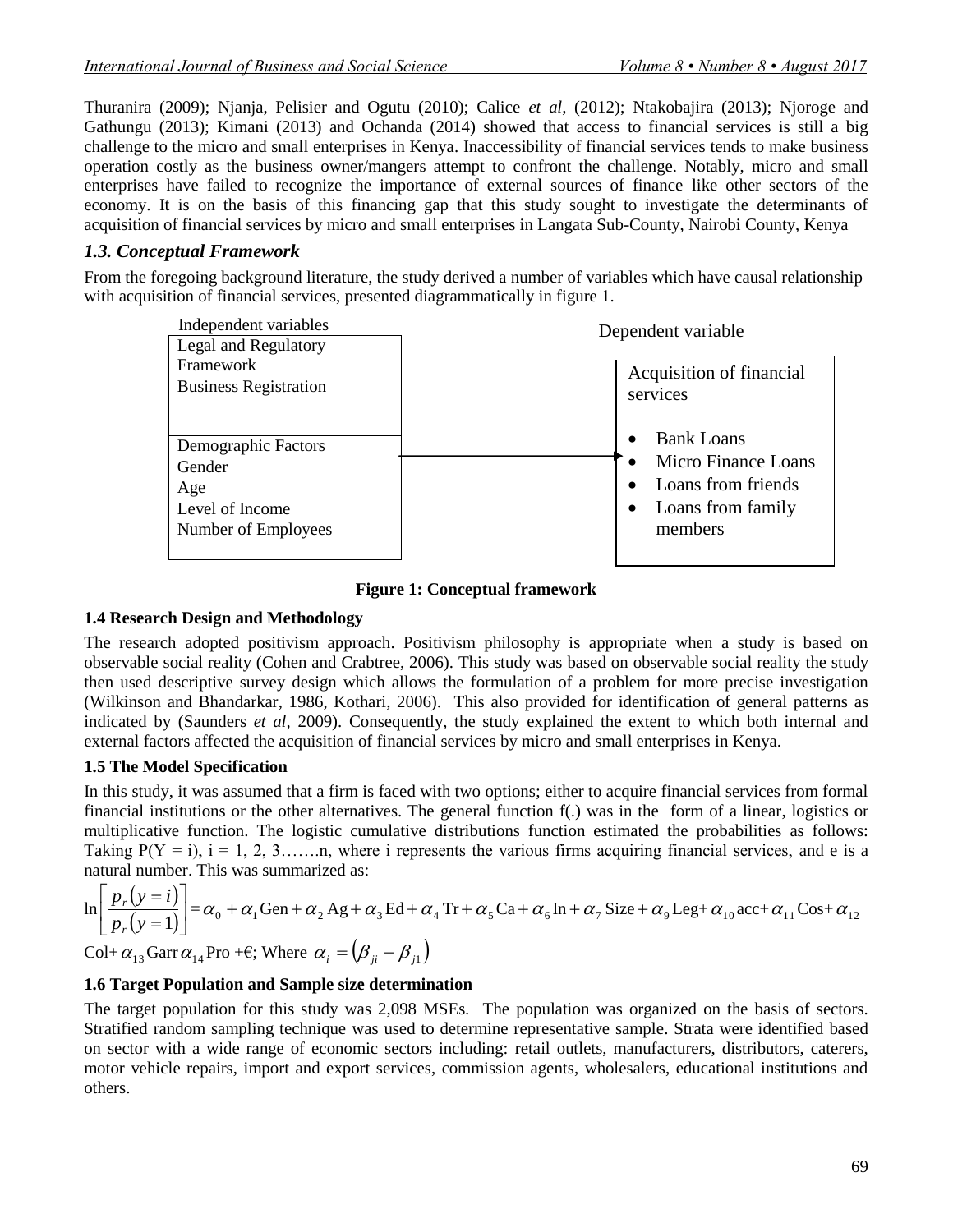Adopting proportional allocation, the sample size for each stratum was obtained using the equation:  $n = \frac{P_i}{N}(s)$ *N*  $=\frac{I_i}{I_i}(s)$ 

Where n= sample size of each stratum,  $P_i$  = the proportion of the population included in the ith stratum and N = total population as shown below

| Code           | Sector/Strata                   | <b>Target</b><br>population $(P)$ | Sample size (n) |
|----------------|---------------------------------|-----------------------------------|-----------------|
|                |                                 |                                   |                 |
|                | Retailers                       | 1215                              | 145             |
| $\overline{2}$ | Manufacturers                   | 31                                | 3               |
| 3              | <b>Distributors</b>             | 37                                | 5               |
| 4              | Caterers                        | 195                               | 22              |
| 5              | <b>Motor Vehicle Repairers</b>  | 117                               | 14              |
| 6              | <b>Import and Export</b>        |                                   |                 |
| $\mathcal{I}$  | <b>Commission Agents</b>        | 419                               | 50              |
| 8              | Wholesalers                     |                                   |                 |
| 9              | <b>Educational Institutions</b> | 58                                |                 |
| 10             | Others*                         | 25                                | 3               |
|                | Total                           | 2098                              | 250             |

**Table 1. Sample Size determination**

\* Agricultural products processing, mining and natural resources, health, communication and entertainment facilities firms. Semi-structured questionnaires were used to collect primary data. Cronbach's alpha coeffient measurement after the pilot result showed a value of 0.713 which confirmed the reliability of the instrument. Descriptive statistics and inferential statistics were used to analyze the data.

## *2.1 Results and Findings*

The response rate from the questionnaires was 92.4 percent. The high rate of response was attributed to the personal involvement of the researcher and the efforts by the research assistants.

#### **Legal and Regulatory Framework and Acquisition of Financial Services**

The first objective of the study was to determine the relationship between legal and regulatory framework and acquisition of financial services. The results are presented using descriptive statistics, chi-square tests and multinomial logistic regression. The influence of legal and regulatory framework on acquisition of financial services was analysed with respect to business registration, source of initial capital, maintenance of bank accounts and maintenance of insurance for the business.

|                            |       | Have you ever applied for a bank loan again |      |       |
|----------------------------|-------|---------------------------------------------|------|-------|
| <b>Registration status</b> |       | Yes                                         | No   | Total |
| Registered                 | F     | 12                                          | 20   | 32    |
|                            | %     | 37.5                                        | 62.5 | 100%  |
| Not registered             | F     | 17                                          | 33   | 50    |
|                            | %     | 34.0                                        | 66.0 | 100%  |
| Chi-value                  | 0.105 |                                             |      |       |
| P-value                    | 0.815 |                                             |      |       |

**Table 4.3: Relationship between Business registration and loan application**

#### **\* P-Value measured at 0.05**

The chi-square result was;  $\chi^2 = 0.105$ , P = 0.815. The result indicated that business registration had no association with acquisition of financial services. The study tested the hypothesis that there is no relationship between business registration and acquisition of financial services. Since the chi-square result indicated a p-value  $> 0.05$ , the hypothesis could not be rejected. Table 4.3 provides the chi-square results for the status of business registration and its relationship with acquisition of financial services at the initial stage and subsequent loan application. Previous studies indicated that there is relationship between business registration and debt-financing.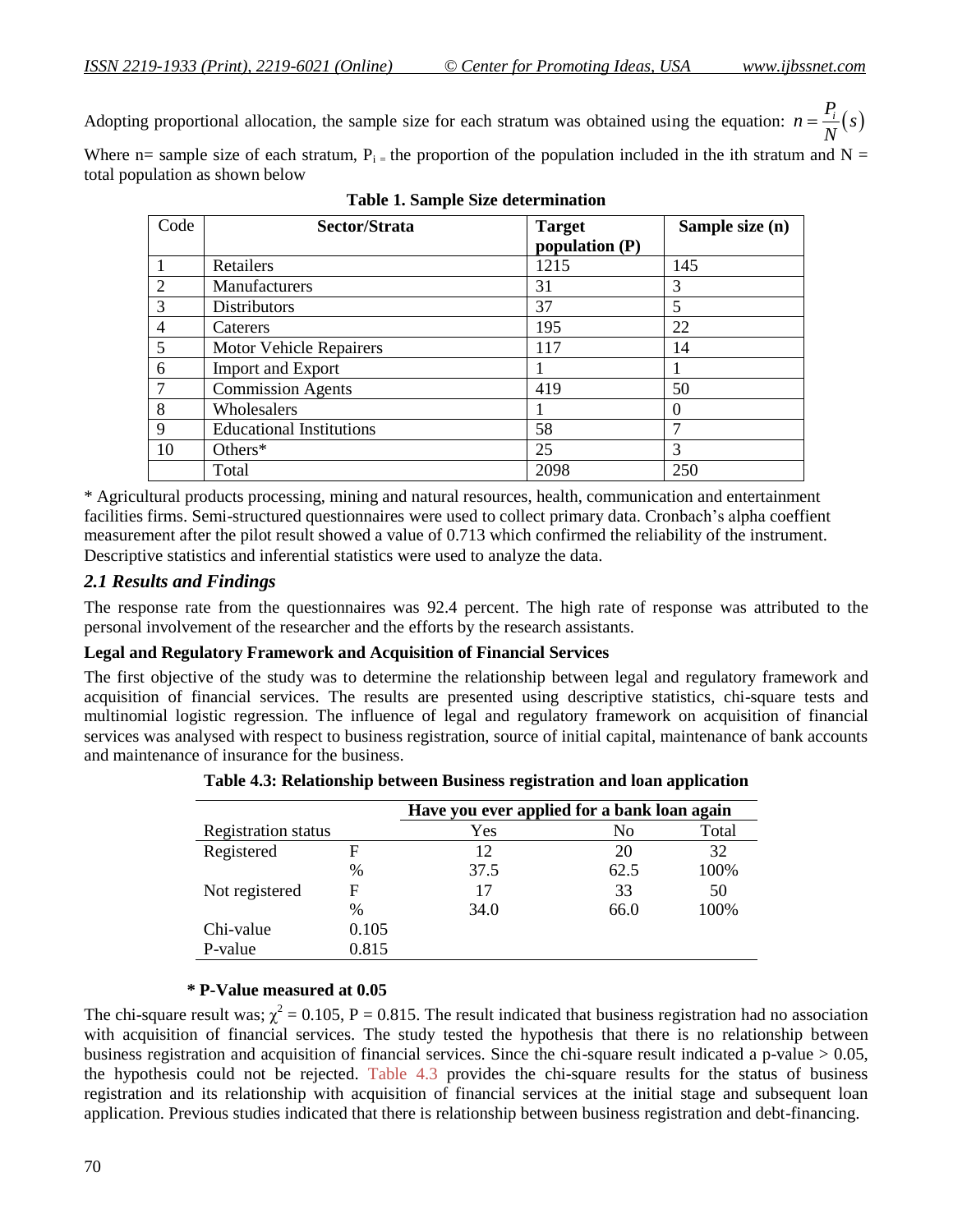Banks consider business registration as a good sign of firm credibility (Cassar, 2004). The result of this study showed that 62.5 percent of the firms were not registered explaining why only a small number of firms had applied for loan. Most of the small enterprises do not seek business incorporation or obtain trading licenses. The finding is therefore inconsistent with the finding of Fatoki and Assah (2011) that business incorporation positively impacts on access to credit.

## *Source of Initial Capital*

The value of Startup capital is the initial indicator of the ability of businesses to sustain its planned levels of activities In this study, capital is discussed in terms of source and value. Table 4.4 shows the various sources of capital used by the entrepreneurs to obtain their initial capital.

| <b>Sources of initial capital</b> | frequency | $\%$ |
|-----------------------------------|-----------|------|
| Own saving                        | 162       | 70.1 |
| Bank loan                         | 28        | 12.1 |
| Loan from friends                 | 13        | 5.6  |
| Loan from credit associations     |           | 1.7  |
| Others                            | 24        | 10.4 |
| <b>Total</b>                      | 231       | 100  |

| Table 4.4 Respondents sources of initial capital |  |  |
|--------------------------------------------------|--|--|
|--------------------------------------------------|--|--|

Source: Researcher 2012

The result showed that majority of the respondents 70.1 percent  $(n=162)$  indicated they used their own savings. 12.1 percent (n=28) obtained loan from bank and other financial institutions, 5.6 percent (n=13) received loan from friends, while 1.7 percent  $(n=4)$  were loaned by credit associations and 10.4 percent  $(n=24)$  did not indicate their source of capital. Startup capital is a critical variable as an indicator of ability to sustain a planned level of activities.

|  | Table 4.5: Relationship between source of initial capital and acquisition of financial services |  |  |  |  |
|--|-------------------------------------------------------------------------------------------------|--|--|--|--|
|--|-------------------------------------------------------------------------------------------------|--|--|--|--|

|                     |               | Source of initial capital |                          |                      |                                    |              |
|---------------------|---------------|---------------------------|--------------------------|----------------------|------------------------------------|--------------|
| Loan<br>application |               | Own<br>savings            | <b>Loan</b> from<br>bank | Loan from<br>friends | <b>From credit</b><br>associations | <b>Total</b> |
| Yes                 | F             | 13                        | 16                       |                      |                                    | 29           |
|                     | $\frac{0}{0}$ | 44.8                      | 55.2                     | 0.00                 | 0.00                               | 100%         |
| N <sub>o</sub>      | F             | 41                        |                          |                      |                                    | 52           |
|                     | $\%$          | 78.8                      | 17.3                     | 1.9                  | 1.9                                | 100%         |
| Chi-value           | 12.995        |                           |                          |                      |                                    |              |
| P-value             | 0.005         |                           |                          |                      |                                    |              |
| $\sqrt{ }$          |               | $(0.010)$ $\omega$ D II 1 | $1 \cdot \alpha$         |                      |                                    |              |

Source: Researcher (2012) \* P-Value measured at 0.05

The chi-square was 12.995 with a p-value of 0.005. Based on the result it is observed that majority of the firms, 52.2 percent which applied for subsequent loans had used bank loan as the source of initial capital while 44.8 percent (n=13) of the respondents who had applied for the subsequent loan had used own savings as initial capital. Majority, 78.8% (n=41) of the firms which used their own savings as initial capital did not apply for loan compared to 17.3% (n=9) of those who started with loan from bank and did not apply for another loan.

|                        | Table 4.6: Startup capital used by the respondents |               |
|------------------------|----------------------------------------------------|---------------|
| <b>Startup capital</b> | frequency                                          | $\frac{6}{6}$ |
| 10000<br><b>Below</b>  | 34                                                 | 14.7          |
| $10,001 - 20,000$      | 45                                                 | 19.5          |
| $20,001 - 30,000$      | 29                                                 | 12.6          |
| Above 30,000           | 93                                                 | 40.3          |
| None committal         | 30                                                 | 13.0          |
| <b>Total</b>           | 231                                                | 100           |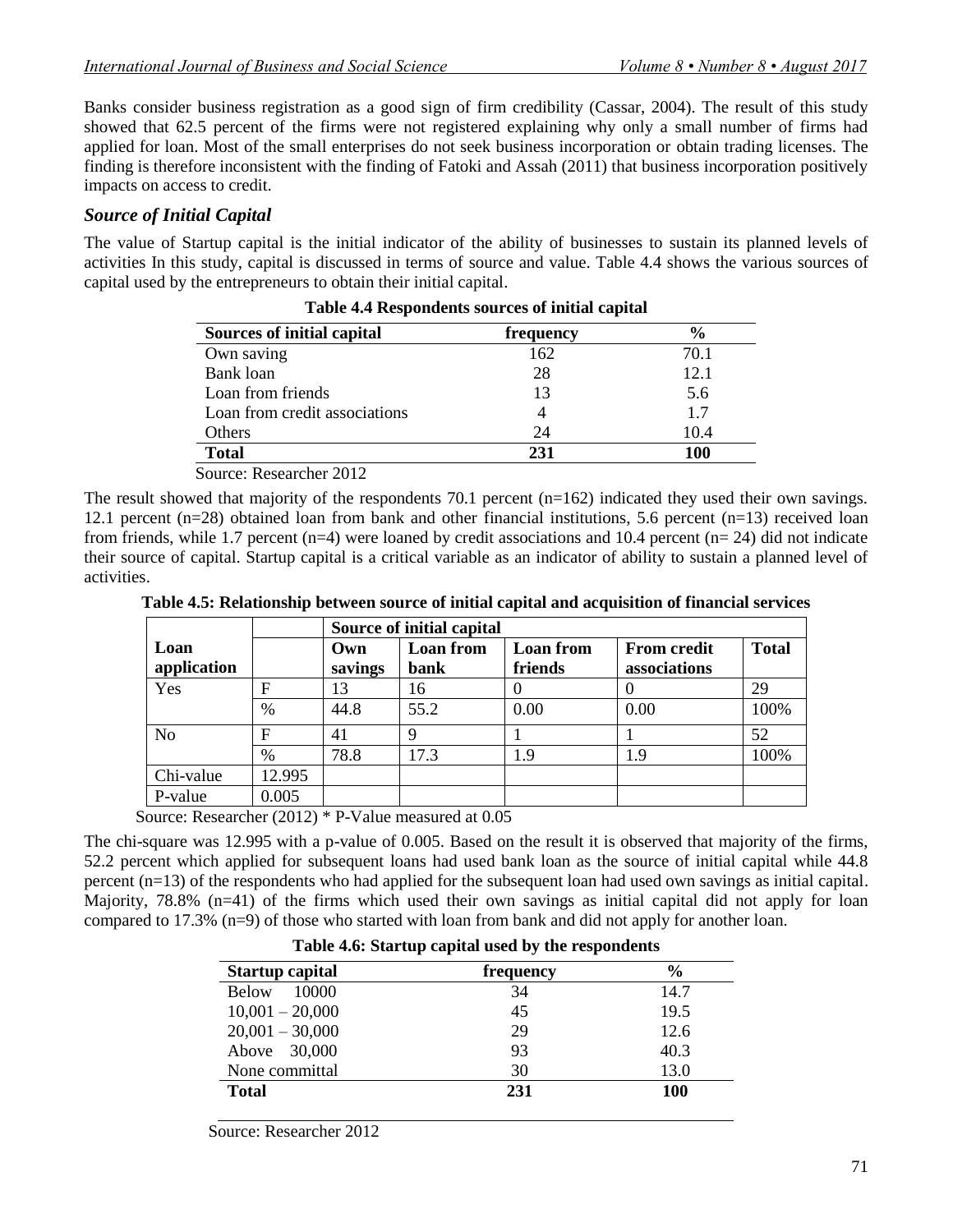Table 4.6 indicates that majority of the respondents used less than sh.30, 000 as startup capital. The respondents who used more than sh.30, 000 were 40.3 percent ( $n= 93$ ). This was an indication of a weak financial capital base for most of the MSEs. Fairlie and Alicia (2003) indicated that less successful businesses were associated with lower levels of startup capital. In the absence of external sources which are small business oriented such as venture capital, MSEs resorted to internal financing particularly own savings. Bessant, Laming, Noke, and Phillips (2005) noted that in Europe for example, lack of venture capital has been a particular barrier to small firms. Because of the weak financial base, the businesses are likely to face liquidity problems. As observed by Peng and Bewley (2010), financial capital is a key part of the resource base of any firm. Lack of financial capital may lead to liquidity constraints. Liquidity constraints do limit the survival of small firms (Fairlie and Robb, 2007a and Saridakis, Mole, and Storey, 2008). The financial risk involved in the investment decision has a decisive influence on the rate and direction of the firm's growth.

|                     |                     | Assets (Ksh.)  |              |             |              |
|---------------------|---------------------|----------------|--------------|-------------|--------------|
| <b>Startup</b>      | <b>Below 50,000</b> | 51,000-100,000 | 101,000-     | Above       | <b>Total</b> |
| capital (Ksh.)      |                     |                | 200,000      | 201,000     |              |
| <b>Below 10,000</b> | $18(56.3\%)$        | 11 (34.4%)     | $1(3.1\%)$   | $2(6.3\%)$  | 32(100%)     |
| 10,001 - 20,000     | $11(26.8\%)$        | 16 (39.0%)     | $10(24.4\%)$ | $4(9.8\%)$  | $41(100\%)$  |
| 20,001 -30,000      | $2(8.0\%)$          | 12 (48.0%)     | $6(24.0\%)$  | $5(20.0\%)$ | $25(100\%)$  |
| Above 30,000        | $4(4.9\%)$          | 11 (13.4%)     | 28 (34.1%)   | 39 (47.6%)  | 82 (100%)    |
|                     |                     |                |              |             |              |
| $r = 0.205$         |                     |                |              |             |              |
| $P=0.005$           |                     |                |              |             |              |
|                     |                     |                |              |             |              |

|  |  |  | Table 4.7: Startup capital and the current assets of the business |
|--|--|--|-------------------------------------------------------------------|
|--|--|--|-------------------------------------------------------------------|

Source: Researcher 2012 \*P-value at 0.05

The finding indicated that correlation coefficient was 0.205 while p-value was 0.005 indicating a strong relationship between startup capital and asset value. Table 4.7 shows the result. The asset value is an indicator of the growth pattern of a firm. The asset value of majority of the firms, 56.3 percent  $(n = 18)$  of the firms whose startup capital were below sh.10, 000 have not grown above sh.50, 000. 34.4 percent (n =11) fell between sh.51, 000 and sh. 100,000, 3.1 percent (n =1) reached sh.200.000 while only 6.3 percent (n=2) increased beyond sh. 200,000. Firms whose startup capital were in excess of sh. 30,000 were 4.9 percent (n=4) with asset value of less than sh. 10,000 while 47.6 percent (n=39) of the firms with capital in excess of sh.30, 000 had grown beyond the amount of sh. 200,000. Current business asset value of the businesses was related ( $r = 0.205$ ,  $P = 0.005$ ) to the amount of startup capital of the businesses. Businesses that had startup capital of below Ksh.10,000 currently reported asset value of below Ksh.50,000 while those business which had higher amount above Ksh.30,000 had asset value of above Ksh.201,000 The higher the startup capital the higher the MSEs reported asset value. Blanchflower and Oswold (1998); and Dunn and Douglas (2000), indicated that asset levels play an important role in determining who enters into or exits from self-employment. Entrepreneurs in Kenya are self-employed and struggling to stay in the employment.

| Table 4.9: Relationship between maintenance of insurance and acquisition of financial services |  |  |  |
|------------------------------------------------------------------------------------------------|--|--|--|
|------------------------------------------------------------------------------------------------|--|--|--|

|                     |       |            | Maintenance of insurance |              |
|---------------------|-------|------------|--------------------------|--------------|
| Loan<br>application |       | <b>Yes</b> | N <sub>0</sub>           | <b>Total</b> |
| Yes                 | F     | 16         | 12                       | 28           |
|                     | %     | 57.1       | 42.9                     | 100%         |
| N <sub>0</sub>      | F     | 17         | 35                       | 53           |
|                     | %     | 32.7       | 67.3                     | 100%         |
| χ                   | 4.490 |            |                          |              |
| P                   | 0.034 |            |                          |              |

\* P-Value measured at 0.05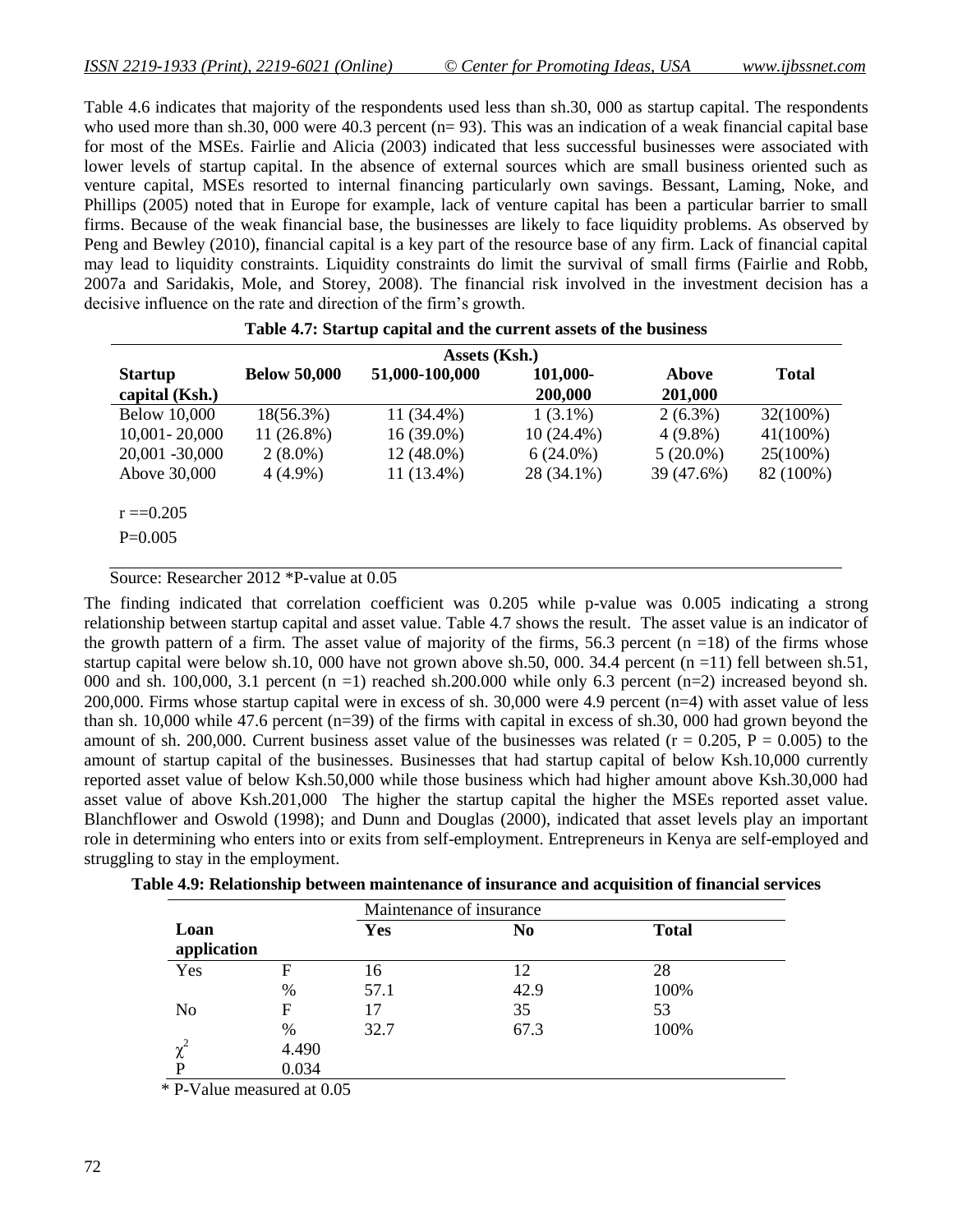57.1% (n=16) of those who maintained insurance, applied for loan compared to 32.7% who had insurance but did not apply. The result indicated existence of relationship between maintenance of insurance and acquisition of financial services since the p-value was  $< 0.05$ . The hypothesis that there was no relationship between maintenance of insurance and acquisition of financial services was therefore rejected.

| Predictor       |         | Std.  |        |       |         | 95% Confidence        |           |
|-----------------|---------|-------|--------|-------|---------|-----------------------|-----------|
| variables       | B       | Error | Wald   | Sig.  | Exp(B)  | Interval for $Exp(B)$ |           |
|                 |         |       |        |       |         | Lower                 | Upper     |
|                 |         |       |        |       |         | <b>Bound</b>          | bound     |
| Source of       | 16.889* | 0.538 | 985.08 | 0.000 | 2162646 | 75324489.             | 62091568. |
| initial         |         |       |        |       | 7.3     |                       | 8         |
| capital         |         |       |        |       |         |                       |           |
| Maintenan       | 0.767   | 0.518 | 2.191  | 0.139 | 2.153   | 0.780                 | 5.947     |
| ce of           |         |       |        |       |         |                       |           |
| <i>nsurance</i> |         |       |        |       |         |                       |           |

**Table 4.10; Relationship between Legal and Regulatory Factors and Acquisition of Financial Services**

Source: Researcher 2012. \* Indicate that the coefficient is significant at 5% level.

The findings, indicated that the model fit for the two variables was significant at 95 percent level of confidence (The R-squared was 0.223). This implied that the source of initial capital explain 22.3 percent of the variation in the acquisition of financial services. The result indicated that source of initial capital had significant positive relationship with acquisition of financial services at 95 percent level of confidence. The coefficient (β) was 16.889 with a p=0.001 that is less than 5 percent implying that the coefficient is statistically significant. Therefore, source of initial capital explains the acquisition of financial services. However, the coefficient of the maintenance of insurance was  $0.767$  with a p=0.139 that is  $>0.05$ . This indicated that maintenance of insurance does not influence acquisition of financial services by micro and small enterprises. The result implied that the overall result on maintenance of insurance was influenced mainly by source of initial capital. Wald's chi-square results were positive, indicating a positive relationship between legal and regulatory framework and acquisition of financial services.

| <b>Education Level</b> | frequency | $\frac{6}{6}$ |
|------------------------|-----------|---------------|
| Primary                | 8         | 3.5           |
| Secondary              | 50        | 21.6          |
| College                | 108       | 46.8          |
| University             | 60        | 26.0          |
| Non-committal          | 5         | 2.2           |
| <b>Total</b>           | 231       | 100           |

**Table 4.11 Education level of the respondents**

Source: Researcher 2012

Majority of the respondents 46.8 percent (n=108) were college graduates and 26 percent (n=60) are university graduates with only 3.5 percent being primary education and 21.6 percent secondary school graduates as indicated by table 4.11. This is an indication of a well-educated work force particularly in the urban set ups. In terms of gender, the distribution of the level of education of the entrepreneurs is given by table 4.12.

|        |            | Entrepreneurs level of education |           |            |           |  |  |  |
|--------|------------|----------------------------------|-----------|------------|-----------|--|--|--|
| Gender | Primary    | Secondary                        | College   | University | Total     |  |  |  |
| Males  | $6(4.3\%)$ | $20(14.2\%)$                     | 71(50.4)  | 44(31.2%)  | 141(100%) |  |  |  |
| Female | $2(2.4\%)$ | $30(35.3\%)$                     | 37(43.5%) | 16(18.8%)  | 16 (100%) |  |  |  |

**Table: 4.12 Entrepreneurs Level of Education based on Gender**

As indicated by table 4.12, 31.2 percent ( $n=44$ ) male respondents had university education while 50.4 percent ( $n$ ) =71) had college education compared to only 18.8 percent of the females with university education and 43.5 percent of the females having College education.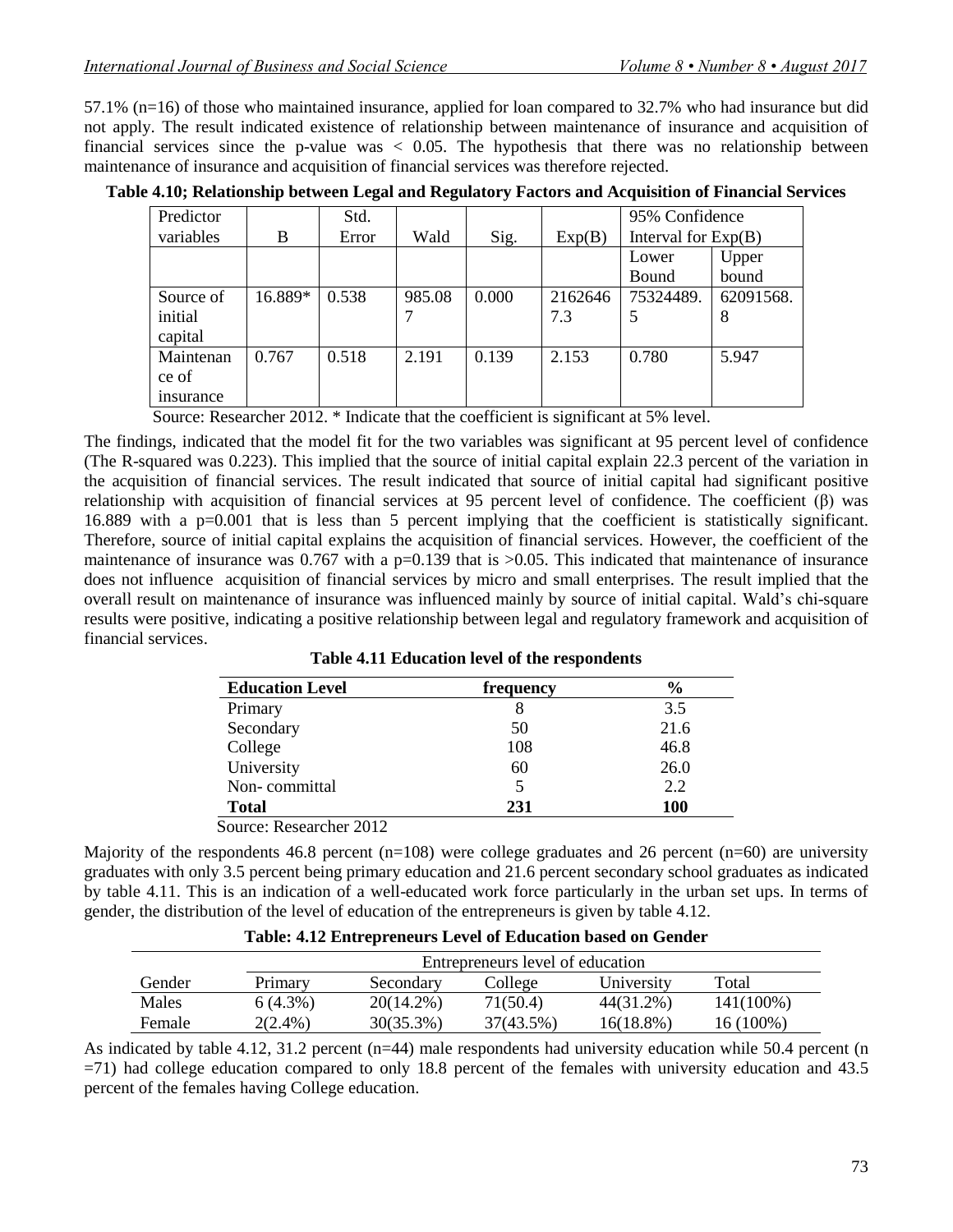To determine the relationship between level of education and acquisition of financial services, respondents were asked to indicate if they had applied for financial services from financial institutions after their initial capital. Table 4.13 shows the distribution of the firms which had applied and those which had not applied.

| Application for financial services after start up |                         |                        |              |
|---------------------------------------------------|-------------------------|------------------------|--------------|
| <b>Education levels</b>                           | <b>Applied for loan</b> | Did not apply for loan | <b>Total</b> |
| Primary                                           | $0(0\%)$                | $1(100\%)$             | $1(100\%)$   |
| Secondary                                         | 4(28.6%)                | $10(71.4\%)$           | 14 (100%)    |
| College                                           | 13 (33.3%)              | 26 (66.7%)             | 39 (100%)    |
| University                                        | $12(41.4\%)$            | 17 (58.6%)             | 29 (100%)    |
| Total                                             | 29 (34.9%)              | $54(65.1\%)$           | 83 (100%)    |
| $\chi^2 = 1.360$                                  |                         |                        |              |
| $P = 0.715$                                       |                         |                        |              |
| Source: Researcher (2012)                         |                         |                        |              |

|  |  | Table 4.13 Relationship between Level of Education and Acquisition of Financial Services |
|--|--|------------------------------------------------------------------------------------------|
|--|--|------------------------------------------------------------------------------------------|

The results indicated that none of the owner/managers with primary education had applied for financial services. Only 28.6 percent (n=4) of those with secondary education had applied while 71.4 percent (n=10) had not applied. For owner/managers with college education, 33.3 percent (n=13) had applied but 66.7 percent (n=26) did not apply. Firm owner/managers with university qualification had the highest number of applicants for financial services with 41.4 percent (n=12) and those who did not apply being 58.6 percent (n=17). It can be observed that the number of owner/managers applying for financial services increases with the level of education. The chisquare results indicated that the level of education was and application for financial services were independent  $(\chi^2)$  $= 1.360$ , P = 0.715). Since the p-value was  $> 0.05$  it implied that the hypothesis that there was no relationship between level of education and acquisition of financial services should not be rejected. Based on the result it is noted that any business owner/manager could apply for and acquire financial services from any financial institution. The finding of this study supports the finding of (Thapa *et al.,* 2008) that level of education had only a moderate positive relationship with the success of the business. And the finding fits well with Kenya since Kenya has a vast pool of well-educated population which needs no classification for success of business. The trend is likely to continue given that Kenya has continued to improve on the education system and education policies. Kenya under the Vision 2030, aimed at expanding access to education, improve transition rate from primary to secondary and raise the quality and relevance of education (Republic of Kenya, 2007). This finding, however, is inconsistent with the finding of Fairlie and Robb (2003) who found that success of business is linked with level of education of the owner. The finding differs also with the finding of Wozniak (2006) who noted that business owner/managers need education to be able to acquire and use information appropriately. Another inconsistency is with Thapa (2007) who had observed that level of education has a positive effect on entrepreneurial success. The finding is inconsistent also with the finding of Doms, Lewis, and, Robb (2010) who indicated that the level of education of entrepreneurs is strongly related to positive outcomes especially for college graduates compared to those with less than a four year degree. Wanigasekara and Surangi (2010) further agreed that owner/ managers with higher education experience better results. The study tested also for any relationship between level of education of owner/managers and start up capital. Table 4.14 presents the results.

|                             |                     | <b>Startup capital</b>    |             |                     |              |  |
|-----------------------------|---------------------|---------------------------|-------------|---------------------|--------------|--|
| <b>Education</b>            | <b>Below 10,000</b> | 10,001<br>$\qquad \qquad$ | $20,001 -$  | <b>Above 30,000</b> | <b>Total</b> |  |
| levels                      |                     | 20,000                    | 30,000      |                     |              |  |
| Primary                     | 7(87.5%)            | $1(12.5\%)$               | $0(0\%)$    | $0(0\%)$            | $8(100\%)$   |  |
| Secondary                   | $8(18.6\%)$         | 14 (32.6%)                | $4(9.3\%)$  | 17(39.5%)           | 43 (100%)    |  |
| College                     | $7(7.4\%)$          | 22 (23.4%)                | 18 (19.1%)  | 47 (50%)            | 94 (100%)    |  |
| University                  | $10(18.9\%)$        | $7(13.2\%)$               | $7(13.2\%)$ | 29 (54.7%)          | $60(100\%)$  |  |
| Total<br>42.933<br>$\chi$ 2 | $32(16.2\%)$        | $44(22.2\%)$              | 29 (14.6%)  | 93 (47.0%)          | 198 (100%)   |  |
| P-Value<br>0.001            |                     |                           |             |                     |              |  |

**Table 4.14: Relationship between Level of Education and startup capital**

Source: Researcher 2012.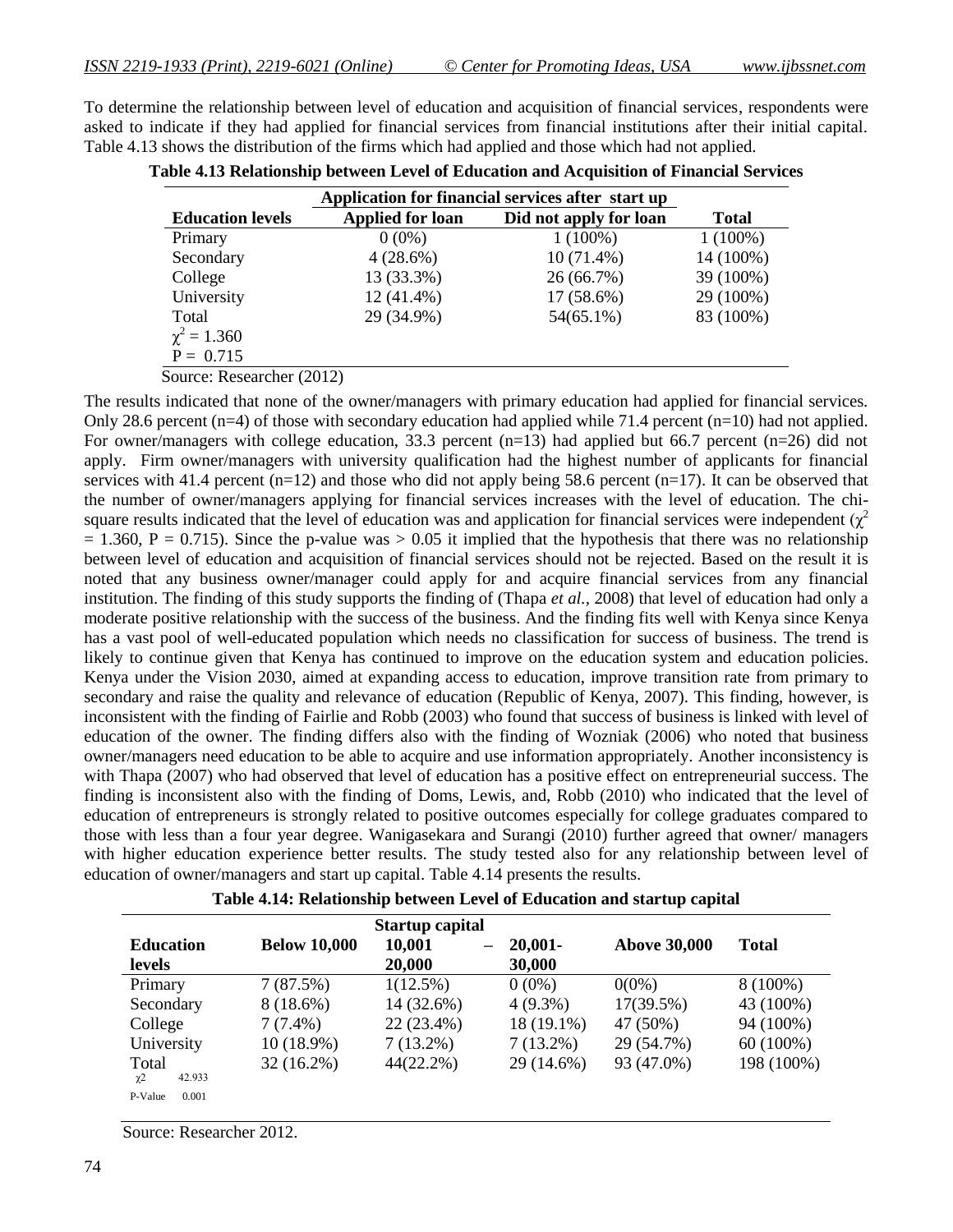Majority of the respondents, 87.5 percent with primary education had startup capital of up to sh. 10,000 only. Majority of those with secondary education, 39.5 percent started with more than sh.30, 000 while 50 percent of those with college education started with more than sh. 30,000. 54.7 percent of those with university education started with capital of more than sh. 30,000. This was an indication of a dependence between level of education and value of capital used ( $\chi^2$  = 42.923, P = 0.001). Based on this finding, it can be concluded that when one with a higher level of education is able to access high values of capital.

**Table 4.18: Relationship between acquisition of entrepreneurial training and acquisition of external financial services**

|                  | Application for external financial services after<br>start up |                        |              |
|------------------|---------------------------------------------------------------|------------------------|--------------|
| Undertaken       | Applied for loan                                              | Did not apply for loan | Total        |
| Entrepreneurial  |                                                               |                        |              |
| training         |                                                               |                        |              |
| Yes              | 24(85.7%)                                                     | 36 (67.9%)             | $60(74.1\%)$ |
| N <sub>0</sub>   | 4(14.3)                                                       | $17(32.1\%)$           | 21 (25.9%)   |
| Total            | 28 (100%)                                                     | 53(100%)               | 81 (100%)    |
| $\chi^2 = 3.019$ |                                                               |                        |              |
| $P = 0.068$      |                                                               |                        |              |
|                  |                                                               |                        |              |

#### Source: Researcher (2012)

The result of the analysis indicated that there was a weak relationship between entrepreneurial training and acquisition of financial services. Consequently regression analysis was not necessary. The hypothesis that there is no relation between entrepreneurial training and acquisition of financial services was therefore not rejected. The finding is inconsistent with the popular belief that there is a relationship between entrepreneurial training and entrepreneurial success. Richard (2006) as cited in Fatoki and Asah (2011) had pointed out that when assessing requests for funding, the investors look out for managerial competence and characteristics of the entrepreneur which indicate investment readiness. Business owners/managers need therefore to be fully equipped and prepared for the business needs. Another differing view is by Thuranira (2009) who observed that low level of literacy, prevent business owners/managers from accessing publications and advertisements for financial services and therefore fear applying for loans for lack of understanding. Entrepreneurial success can be positively associated with access to financial services. The finding of the study also differs with the finding by Fatoki and Asah (2011), who found that to access debt financing, business owner/managers, should be investment ready by among other things attending seminars and training programmes to improve on their managerial competence. The finding differs also with that of Njoroge and Gathungu (2013). Commercial banks and other financial institutions also look beyond the need for the funding when assessing requests for funding.

|                 | Loan application |            |              |  |  |  |
|-----------------|------------------|------------|--------------|--|--|--|
| Gender          | Yes              | No         | <b>Total</b> |  |  |  |
| Male            | $17(34.0\%)$     | 33(66.0%)  | 50 (100%)    |  |  |  |
| Female          | $12(35.3\%)$     | 22 (64.7%) | 34(100%)     |  |  |  |
| $\chi^2$ -value | 0.015            |            |              |  |  |  |
| P-value         | 0.903            |            |              |  |  |  |

**Table 4.23: Relationship between the gender and loan acquisition**

Source: Researcher (2012)

The result showed that the act of applying for a loan and gender of business owner/manager are not related since the p-value was >0.05. The hypothesis that there was no relationship between gender and acquisition of financial services was not rejected. This finding is inconsistent with the findings of previous studies. Renzulli *et al*. (2000) found that women have fewer networks among the faculty which limits their ability to access business resources and finance. The banks in evaluating loan requests go deeper even to the socialization process (Carter *et al*., 2007). The social forces make it difficult for women to access some business services.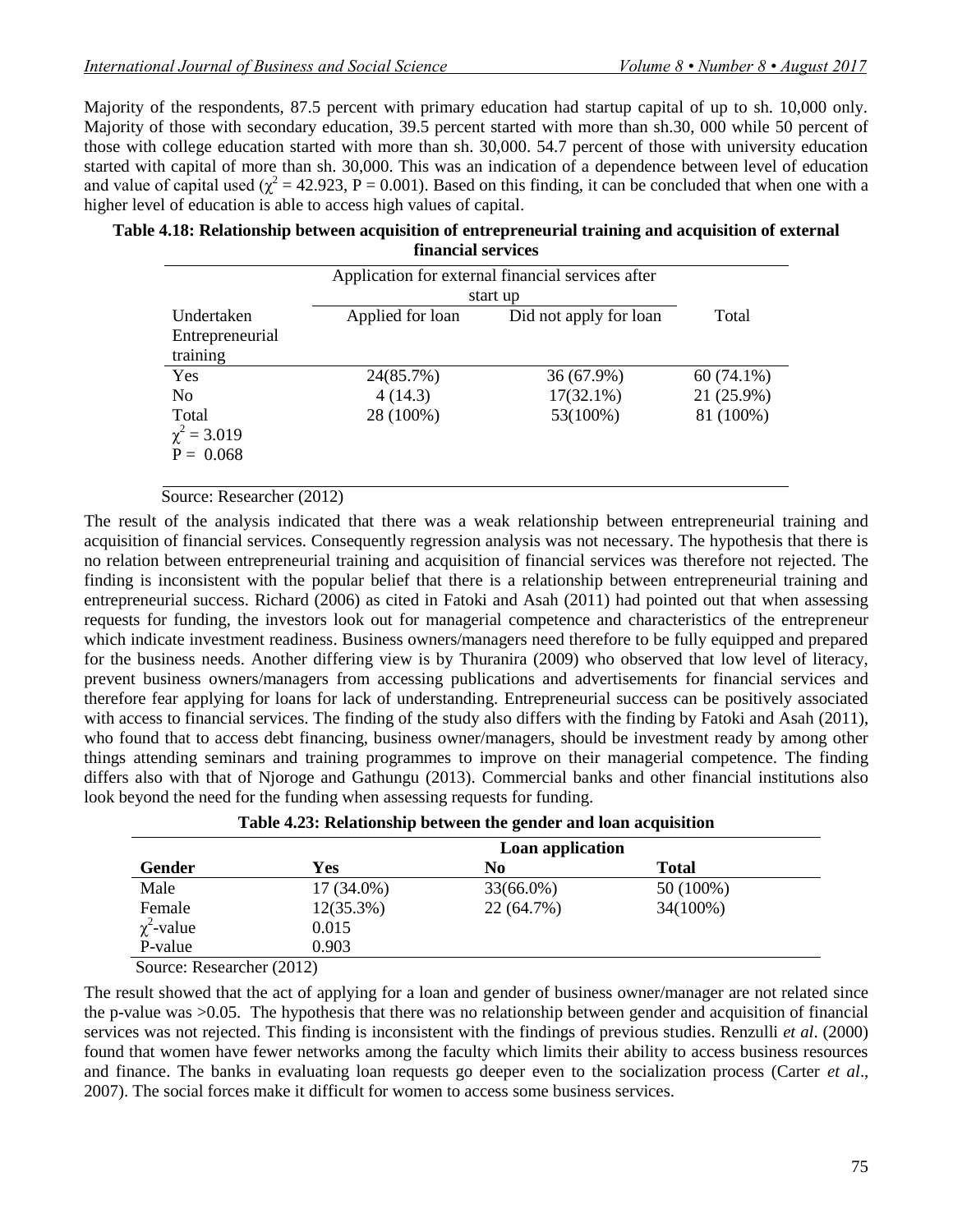Murray (2004) observed that one avenue by which people get involved in commercial activity is through social networks. Olsen and Cox (2001) and Fehr- Duda *et al.* (2004) explained that gender gap exist because of fear of risk by women, and women professionals and their attitude towards money.

| Annual income (Sh.)     | frequency | $\frac{6}{9}$ |
|-------------------------|-----------|---------------|
| <b>Below</b><br>100,000 | 59        | 25.5          |
| $100,000 - 200,000$     | 56        | 24.2          |
| $201,000 - 300,000$     | 37        | 16.0          |
| Above 300,000           | 48        | 20.8          |
| Non-committal           | 31        | 13.4          |
| <b>Total</b>            | 231       | <b>100</b>    |

**Table 4.24: Level of Business Annual Income**

Source: Researcher (2012)

From table 4.24 it is observed that majority of the respondents 25.5 percent  $(n=59)$  had annual income of less than sh.100, 000; 24.2 percent (n=56) were at between sh.100, 000-200,000. The others were 16.0 percent (n=37) were at between sh. 200,001-300,000 while 20.8 percent had annual income of above sh. 300,000. Others who were non-committal were at 13.4 percent (n=31). As a general practice, financial institutions require applicants for loans to provide evidence of their ability to service the facilities requested. Level of business income is one of the factors that banks for example ask the applicants to provide. The study sought to find out if there was any relationship between level of business income and acquisition of financial services. The findings are provided by Table 4.25.

|  | Table 4.25: Relationship between Level of Business Annual Income and Acquisition of Financial Services. |  |  |  |  |  |
|--|---------------------------------------------------------------------------------------------------------|--|--|--|--|--|
|  |                                                                                                         |  |  |  |  |  |

| Level of annual Income (Ksh)      |                     |                   |                  |                     |  |  |  |
|-----------------------------------|---------------------|-------------------|------------------|---------------------|--|--|--|
| <b>Application for</b><br>loan    | <b>Below 100000</b> | $100001 - 200000$ | 2000001-300000   | <b>Above 300000</b> |  |  |  |
| Yes                               | 2<br>$(14.3\%)$     | 6<br>$(26.1\%)$   | 10<br>$(55.6\%)$ | 11<br>$(45.8\%)$    |  |  |  |
| N <sub>0</sub>                    | 12<br>$(85.7\%)$    | 17<br>$(73.9\%)$  | 8<br>$(44.4\%)$  | 13<br>$(54.2\%)$    |  |  |  |
| $\chi^2$ -value<br><b>P-value</b> | 7.759<br>0.051      |                   |                  |                     |  |  |  |

Source: Researcher (2012).

From the findings in table 4.25, it was observed that at 5 percent level of significance, there was a weak relationship between business income and acquisition of financial services since p-value was >0.05. The hypothesis that there was no relationship between level of business income and acquisition of financial services was therefore not rejected at 5 percent level of significance.

**Table 4.28: A Spearman ranks correlation table for the MSE accessibility to bank loans and their annual income**

|                | Level of income (Ksh.) |               |               |              |  |  |  |  |
|----------------|------------------------|---------------|---------------|--------------|--|--|--|--|
| Accessibility  | <b>Below 100000</b>    | 100000-200000 | 200001-300000 | Above 300000 |  |  |  |  |
| of loan rating |                        |               |               |              |  |  |  |  |
| Excellent      | $1(2.9\%)$             | $2(4.4\%)$    | $1(2.9\%)$    | $4(9.1\%)$   |  |  |  |  |
| Good           | $14(34.1\%)$           | 15(33.3%)     | 19(55.9%)     | 21(47.7%)    |  |  |  |  |
| Fair           | 19(46.3%)              | 15933.3%)     | $14(41.2\%)$  | 13(29.5%)    |  |  |  |  |
| Poor           | $7(17.1\%)$            | 13(28.9%)     | $0(0.0\%)$    | 6(13.6%)     |  |  |  |  |
| Total          | $41(100\%)$            | 45(100%)      | 34(100%)      | 44(100%)     |  |  |  |  |
| $r = -0.194$   |                        |               |               |              |  |  |  |  |
| $P = 0.013$    |                        |               |               |              |  |  |  |  |

Source: Researcher (2012)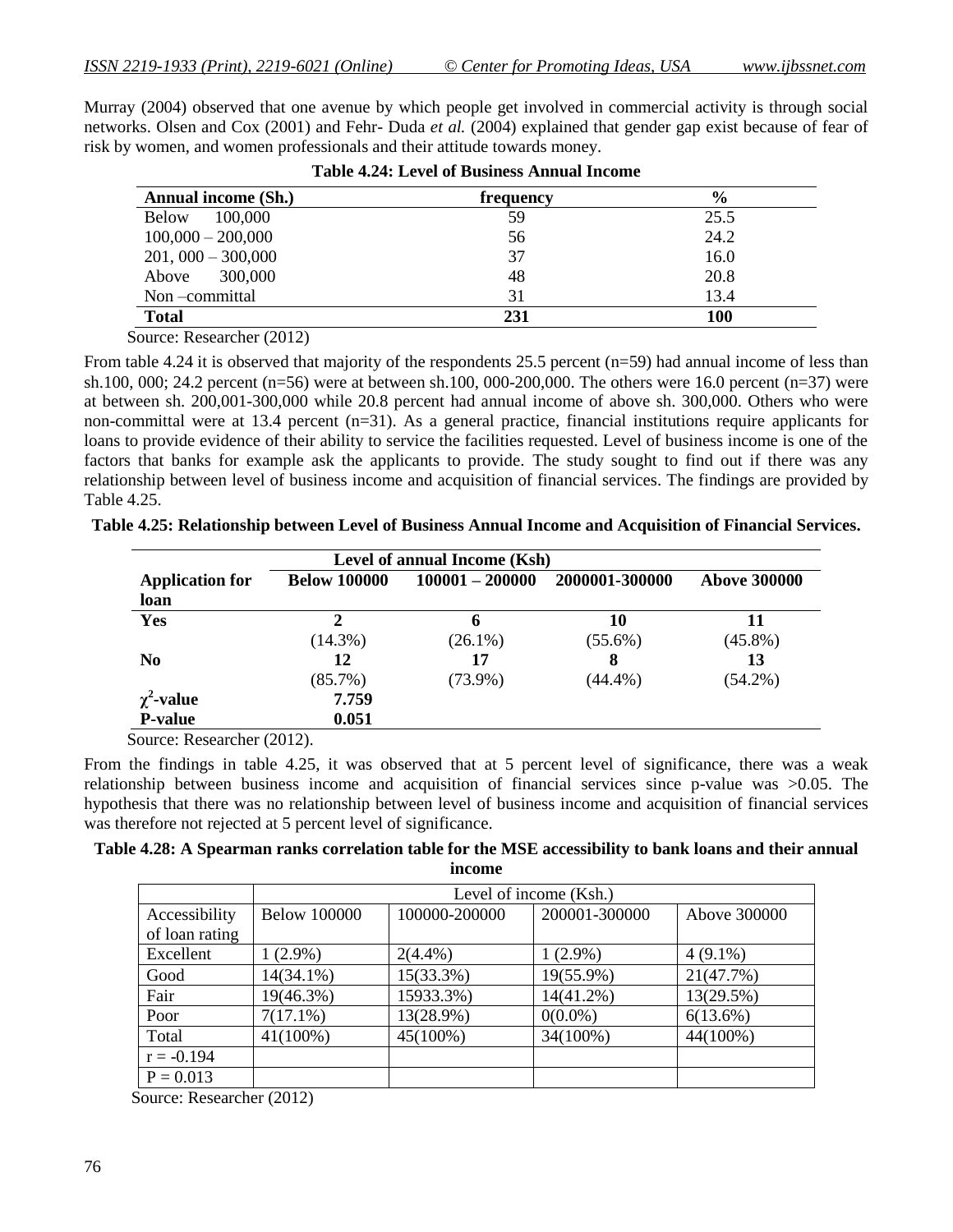On level of income and application of bank loans, the result showed a weak relationship. The chi-square test result was  $\chi^2 = 7.113$ , with a P-value of 0.068. The number of firms applying for bank loans after the startup capital appeared to increase with increase in level of business income as shown in table 4.28. The study also analysed the relationship between level of income and other economic factors of need for bank account, collateral, guarantee, profitability and rate of interest as captured in Table 4.29.

#### **Table 4.29 Correlation between level of business income and factors influencing acquisition of financial services by MSEs**

|                                                                     | Need for     |               |              |               | influenced  |
|---------------------------------------------------------------------|--------------|---------------|--------------|---------------|-------------|
|                                                                     | bank         | influenced    | influenced   | influenced by | by interest |
|                                                                     | account      | by collateral | by guarantee | profitability | rate        |
| indicate the<br>level of your<br>income<br>annually in<br>shillings | $r = -0.086$ | $r = -0.062$  | $r = -.027$  | $r = 0.109$   | $r = 0.020$ |
| Spearman's<br>rho                                                   | $P = 0.327$  | $P = 0.478$   | $P = 0.755$  | $P = 0.214$   | $P = 0.817$ |
|                                                                     | $N = 132$    | $N = 133$     | $N = 131$    | $N = 131$     | $N = 131$   |

Source: Researcher (2012)

Table 4.29 shows that respondents in businesses which had lower annual income, lowly ranked (5) influence of loan application by need for a bank account ( $r = -0.086$ ,  $P = 0.327$ ), influence by collateral ( $r = -0.62$ ,  $P = 0.478$ ), influence by guarantee ( $r = -0.027$ ,  $P = 0.755$ ), influence by profitability ( $r = -0.109$ ,  $P = 0.214$ ) and influence by interest rates ( $r = -0.020$ ,  $P = 0.817$ ). This implied that relatively, MSEs which had smaller levels of annual income were not influenced by these factors. Businesses which had higher annual income indicated their loan applications were influenced by all the tested factors. Correlation results indicated that businesses with higher annual income rated accessibility to loans as good. Since the p-value of each factor was  $> 0.05$ , all the factors were found to be independent of annual income of micro and small enterprises.

| Table 4.31 Relationship between firm size and acquisition of financial services |  |  |  |
|---------------------------------------------------------------------------------|--|--|--|
|                                                                                 |  |  |  |

|                  | <b>Number of Employees</b> |              |             |              |
|------------------|----------------------------|--------------|-------------|--------------|
| Loan             | $1-9$                      | 10-50        | Over 50     | <b>Total</b> |
| Application      |                            |              |             |              |
| Yes              | $17(26.6\%)$               | $12(60.0\%)$ | $0(00.0\%)$ | 29 (100%)    |
| N <sub>0</sub>   | 47 (73.4%)                 | $8(40.0\%)$  | $0(00.0\%)$ | 55 (100%)    |
| Total            | 64 (100.0%)                | $20(40.0\%)$ | $0(00.0\%)$ | 84 (100%)    |
| $\chi^2 = 7.537$ |                            |              |             |              |
| $P = 0.061$      |                            |              |             |              |

Source: Researcher (2012)

Table 4.31 shows that only 26.6 percent (n=17) of businesses with between 1 employee and 9 employees had applied for loans while 73.4 percent had not applied for loans. For firms with between 10 and 50 employees including the owner, majority 60 percent  $(n=12)$  had applied for the loans while 40 percent  $(n=8)$  had not applied for the loans. Based on chi-square results it is observed that acquisition of financial services was independent of the firm size. Since the p-value was  $> 0.05$ , the hypothesis that there was no relationship between firm size and acquisition of financial services was not rejected.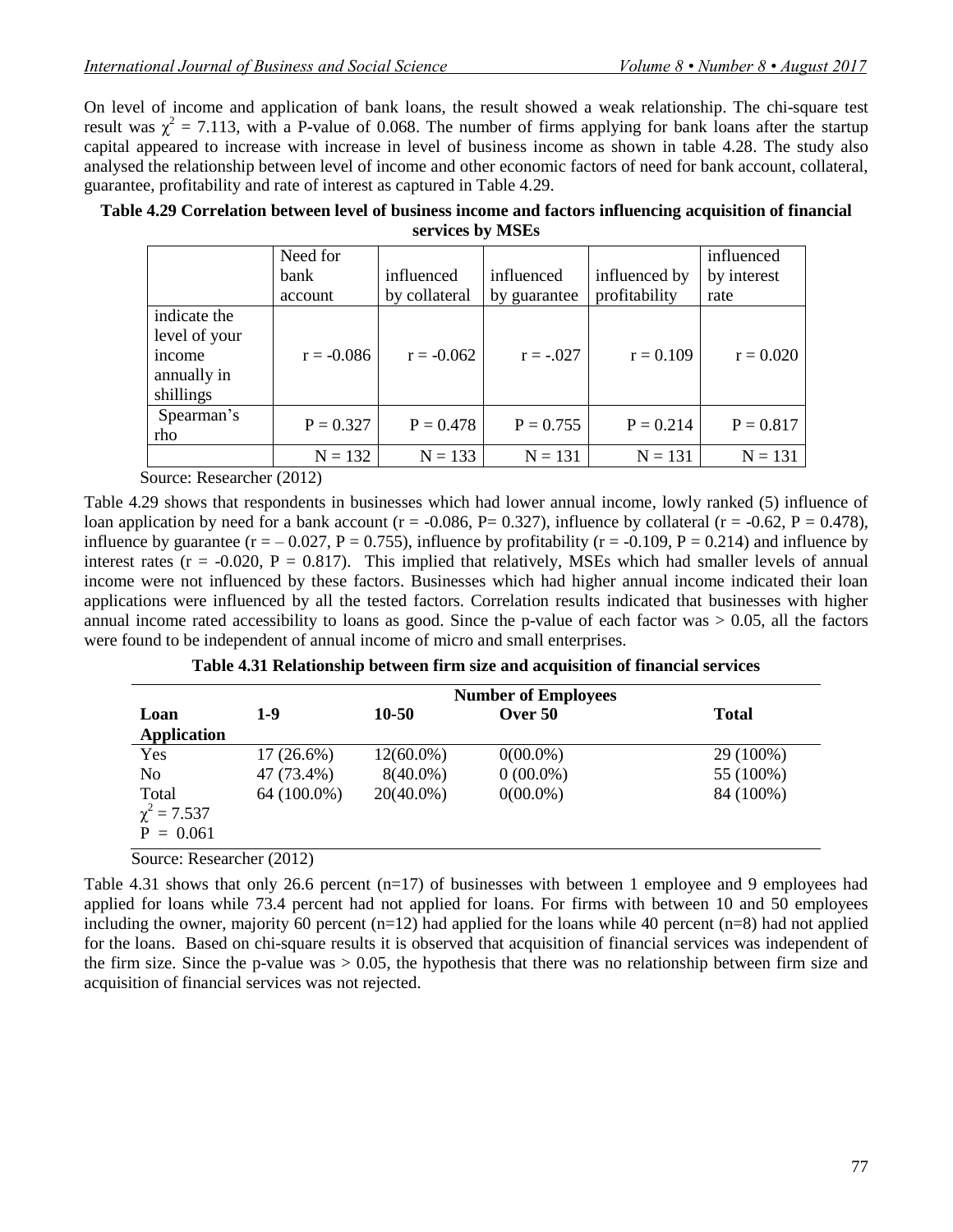| Spearman's<br>rho                           | <b>Existence</b><br>of bank<br>account | <b>Influenced</b><br>your loan<br>application<br>bv<br>collateral | <b>Influenced</b><br>your loan<br>application<br>by<br>guaranty | <b>Influenced</b><br>your loan<br>application<br>by<br>profitability | <b>Influenced</b><br>your loan<br>application<br>by interest<br>rates |
|---------------------------------------------|----------------------------------------|-------------------------------------------------------------------|-----------------------------------------------------------------|----------------------------------------------------------------------|-----------------------------------------------------------------------|
| Number of<br>employees the<br>business have | $r = -0.008$                           | $r = 0.023$                                                       | $r = 0.089$                                                     | $r = 0.054$                                                          | $r = -0.002$                                                          |
|                                             | $P = 0.936$                            | $P = 0.815$                                                       | $P = 0.357$                                                     | $P = 0.579$                                                          | $P = 0.982$                                                           |
|                                             | $N = 111$                              | $N = 110$                                                         | $N = 109$                                                       | $N = 109$                                                            | $N = 110$                                                             |

**Table 4.32: Relationship between Firm Sizes on Acquisition of Financial Services**

Source: Researcher (2012)

The findings showed that businesses which had higher number of employees highly ranked influence of need for bank accounts ( $r = 0.008$ ,  $P = 0.936$ ) and interest rates ( $r = 0.002$ ,  $P = 0.982$ ) than those which had lower number of employees. On the other hand, businesses which had lower number of employees highly ranked collateral number 1 (r = 0.023, P = 0.815) followed by guarantee (r = 0.089, P = 0.357) and profitability (r = 0.054, P = 0.579) than those business that had more employees. Since in the cases the p-values were > 0.05 at 95 percent level of significance, the hypothesis that there was no relationship between firm size and acquisition of financial services was therefore accepted. The finding is inconsistent with the finding of Fatoki and Asah (2011) who found a positive relationship between the size of the SME and access to debt from commercial banks. Micro and small enterprises are small both in terms of number of employees and value of assets. They are therefore unlikely to access debt from commercial banks.

**Table 4.38 Relationship between age of the firm and acquisition of financial services**

|                                           |            | Age of respondents |           |             |              |  |
|-------------------------------------------|------------|--------------------|-----------|-------------|--------------|--|
| Loan                                      | $0 - 5$    | $6 - 10$           | 11-15     | Over 15     | <b>Total</b> |  |
| <b>Application</b>                        |            |                    |           |             |              |  |
| Yes                                       | 7(17.5%)   | $16(53.3\%)$       | $4(50\%)$ | $4(33.3\%)$ | 31 (100%)    |  |
| N <sub>0</sub>                            | 33 (82.5%) | 14 (46.7%)         | $4(50\%)$ | 2(67.7%)    | 53 (100%)    |  |
| Total<br>$\chi^2 = 10.675$<br>$P = 0.014$ | 40 (100%)  | 30 (100%)          | 8(100)    | $6(100\%)$  | 84 (100%)    |  |

Source: Researcher (2012)

Table 4.38 shows that majority of the firms which had operated upto 5 years, 82.5 percent (n=33) did not seek financial services as only 17.5 percent applied. For the firms ranging between 6 years to 10 years, majority, 53.3 percent (n=16) had applied compared to 46.7 percent (n=14) that had not applied for financial services. With firms of age between 11 years and 15 years, equal number 50 percent (n=4), had applied while the other 50 percent did not apply. For the rest of firms, 33.3 percent (n=4) applied and the rest 66.7 percent did not apply. The chi-square result was;  $\chi^2$  =10.675, P- value = 0.014). This implied that the act of applying for a loan and age of the firm are dependent at 95 percent level of significance. This finding is consistent with the general practice. The finding is in support of the finding that there is a positive relationship between the age of the firm and access to debt finance from commercial banks (Fatoki and Asah, 2011).

## *3.1 Conclusions*

Firstly, the study concluded that source of initial capital has effect on the demand for bank loans and credit from other financial institutions. There was evidence that a business owner or manager whose stat-up capital was from bank loan is more likely to request for a subsequent loan than the business owner or manager who used other sources of finance to finance their business start-up. It can therefore be hypothesized that there is a positive relationship between source of start-up capital and access to credits from banks and the other financial institutions. Secondly, the study concluded that majority of the micro and small enterprises in Lang'ata –Sub County of Nairobi County were owned and managed by the youths. There was evidence of ownership by the youths as majority of the owner/managers were in the age bracket of 29 years and 49 years.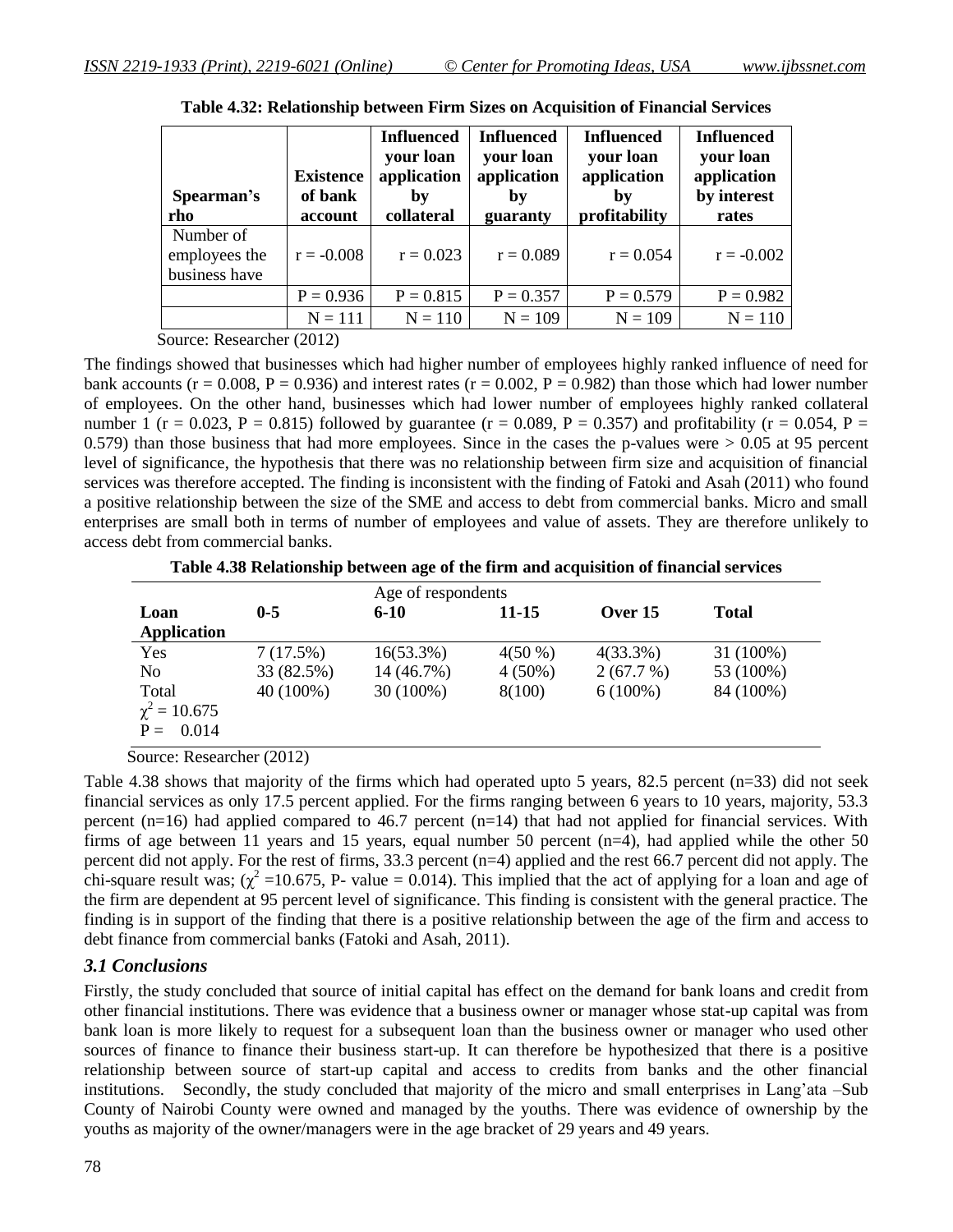Thirdly, the study concluded that the average age of the business owners/managers was 34 years. The fourth conclusion of the study was that age of the business owner/manager has a relationship with demand for credit from banks and other financial institutions. It is thus, hypothesized that age of the business owner/manager has effect on acquisition of credit or loan from a bank or a financial institution. The study finally concluded that maintenance of bank account has effect on the demand for or other financial institutions. Based on the findings, there was evidence of accessing credit or bank loan or financial resources from other institutions by those who maintain bank accounts than those without bank accounts. In processing requests for credits or loans, banks consider potential risk of the loan and therefore evaluate customers on the basis of character.

## *3.2 Policy Implications*

The Government in collaboration with the relevant financial institutions needs to establish a scheme with a specific role of providing start up loans to the owners/mangers of micro and small enterprises. The study found that source of initial capital had a positive significant coefficient with acquisition of financial services by micro and small enterprises. This will most likely encourage the business owners/managers to apply and take loans. This implies that the burden of using own savings to finance the businesses will shifted elsewhere.

The Central Bank of Kenya in consultation with the commercial banks and other financial institutions review the banking policy to allow for opening and operating bank accounts by increasing bank networks. The study finding showed that need for bank account had a positive significant coefficient with acquisition of financial services by micro and small enterprises in Kenya. This implied that banks and other financial institutions are willing to lend to those who have bank accounts. Maintaining a bank account for customers enable information sharing whenever one applies for loan as provided for by the Finance Act 2013. Maintenance of bank account also would improve credit worthiness of the business owners/managers. The banking Act and the finance Act be reviewed to allow for establishment of more banks with special emphasize on micro and small enterprises start-ups. A move in this direction would encourage more development of micro and small enterprises. As these businesses grow their financial demands will grow and they will turn to the formal financial sector.

As regards to age business owners/managers commercial banks and other financial institutions need to could have as part of their banking policy lending products developed specifically for different age groups. The study findings indicated that age had a significant coefficient with acquisition of financial services. Micro and small enterprises are largely started and run by people of different age groups. It is clear that government agencies such as Youth Development Funds (YDF) and Uweso Fund (UF) lend to youths and women but it is not clear whether they categorise age groups. Availability of such specialized financial services would encourage people in these age groups to engage more in business instead of seeking formal employment. This move could reduce the problem of both unemployment and under employment since majority of these persons are the youths. By extension even poverty would be reduced once the businesses become successful.

## *References*

Beck, T, Levine R, and Loayza, N. (2010). " Finance and the Source of Growth." Journal of Financial Economics 58: 261-300.

- Beck, T. (2012). Finance and Growth- Lessons from literature and the current crisis. [www.Ise.ac.uk.](http://www.ise.ac.uk/) Retrieved on 3<sup>rd</sup> December,2014.
- Bougheas, S., Mizen. P., and Yalcin, C. (2005). Access to external finance: Theory and and evidence on the impact of monetary policy and firm-specific characteristics. Journal of Banking and Finance, Vol.30 No. (1), pp. 199-227.
- Bowen, M. Morara, M. and Mureithi, S. (2009).*KCA Journal of Business Management Vol.2.pp 16-31.*
- Calice, P., Chando, M.V., and Sekioua, S (2012). Bank Financing to Small and Medium Enterprises in East Africa: Findings from Kenya, Uganda, Tanzania and Zambia: African Development Bank group: Working paper series No. 146.
- Chiliya, N. and Roberts-Lombard, M (2012). Impact of Level of Education and Experience on Profitability of Small Grocery Shops in South Africa. International journal of Business Management and Economic Research.Vol.3 (1) PP. 462-470.

Craig, K. (1991). *Kenya Informal Sector Delivery Capacity Nairobi*: *Credit and Institutional Development*/Kenya, 29 pp, K-REP.

- Doms, M., Lewis, E., and Robb, A (2010). Labor force education, New business Characteristics, and firm performance, *Journal of Urban Economics Vol. 67, pp. 61-77.*
- Fairlie, W., Robert and Robb, A. M (2003). Why is Black-Owned Businesses Less Successful than White-Owned Businesses? The Role of Families, Inheritances, and Business Human Capital.
- Fatoki, O. and Asah, F. (2011). The impact of Firm and Entrepreneurial Characteristics arranged Access to Debt Finance by SMEs in King Williams' Town, South Africa, *International journal of Business and Management Vol.6.No.8 pp. 170-179*
- Fatoki, O (2014). Factors Influencing the Financing of Business Start-ups by Commercial Banks in South Africa. *Mediterranean journal of Social Sciences.* Vol. 50. No. 20.pp 94-100.